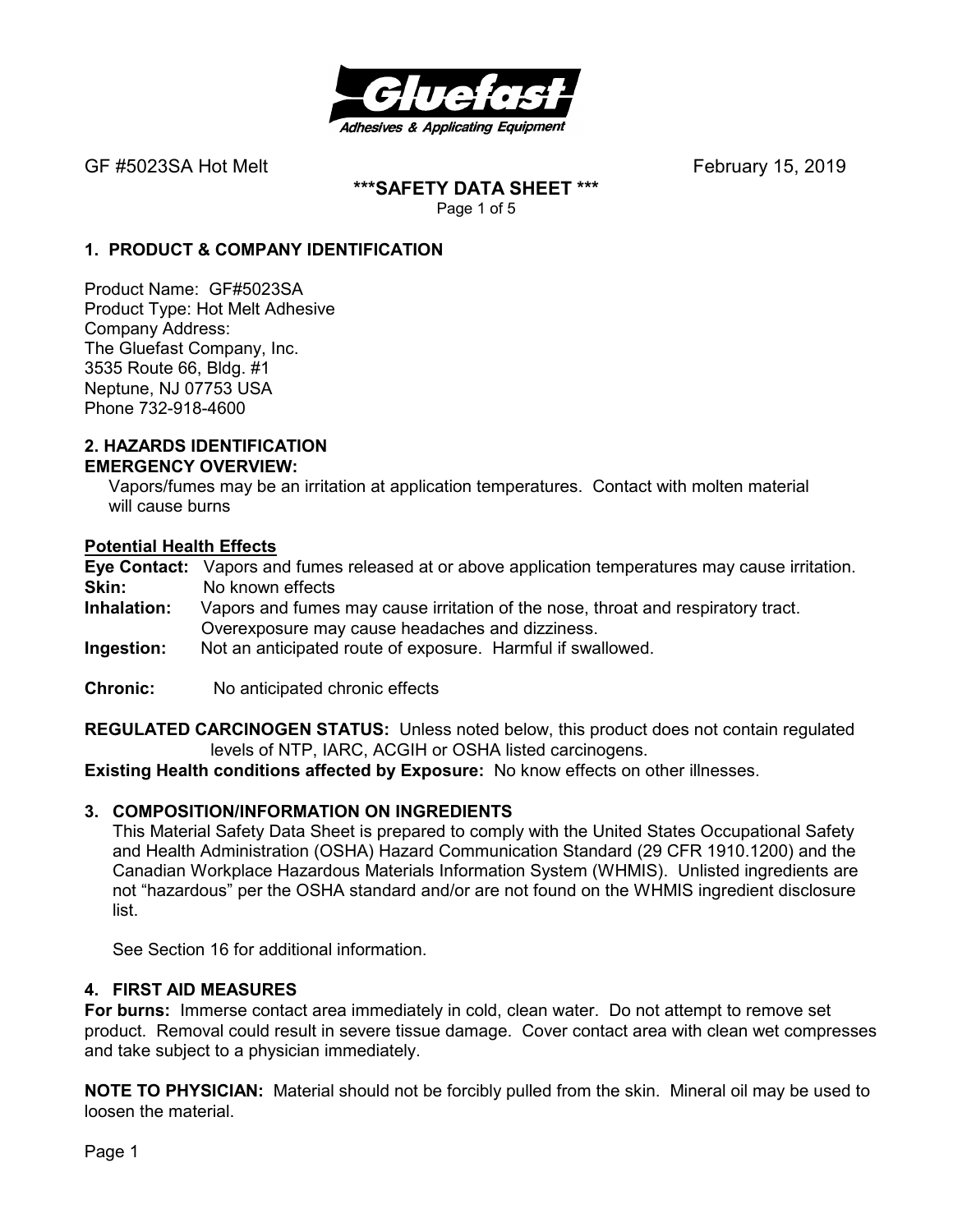

## **\*\*\*SAFETY DATA SHEET \*\*\***

Page 2 of 5

**If vapors inhaled:** Remove subject to fresh air. If breathing is difficult, give oxygen. If not breathing, give artificial respiration. Call a physician if symptoms persist.

**If Ingested:** If person can swallow, give one glass of water or milk. Do not induce vomiting. Get immediate medical attention. Never give anything by mouth to an unconscious person.

## **5. FIRE FIGHTING MEASURES**

 **Flash point/method:** Greater than 400 degrees F / Cleveland (204°C)

 **Upper Explosive Limit/Lower Explosive Limit:** Not Applicable

 **Auto-ignition Temperature:** Not Applicable

 **Appropriate Extinguishers:** Carbon dioxide, dry chemical, chemical foam, or water fog. Using a direct, straight water stream may tend to spread a fire.

 **Special Fire Fighting Procedures:** Avoid using direct straight water stream on molten material to reduce splattering and spreading of the fire.

 **Unusual Fire and Explosion Hazards:** None known.

 **Hazardous Combustion product:** Incomplete combustion can yield low molecular weight hydrocarbons, carbon monoxide.

## **6. ACCIDENTAL RELEASE MEASURES**

 **Spill or leak procedures:** Allow to solidify at room temperature, scrape up and place in disposal container.

## **7. HANDLING AND STORAGE**

Consult the Technical Data Sheet for specific storage instructions.

## **8. EXPOSURE CONTROLS/PERSONAL PROTECTION**

**Eye protection:** Wear safety glasses to reduce the potential for eye contact; a face shield is appropriate if splashing is likely. Have eyewashes available where eye contact can occur.

**Skin protection:** At elevated temperatures prevent contact by wearing thermally protective gloves and a long sleeved shirt. Provide a cold water source for burn treatment.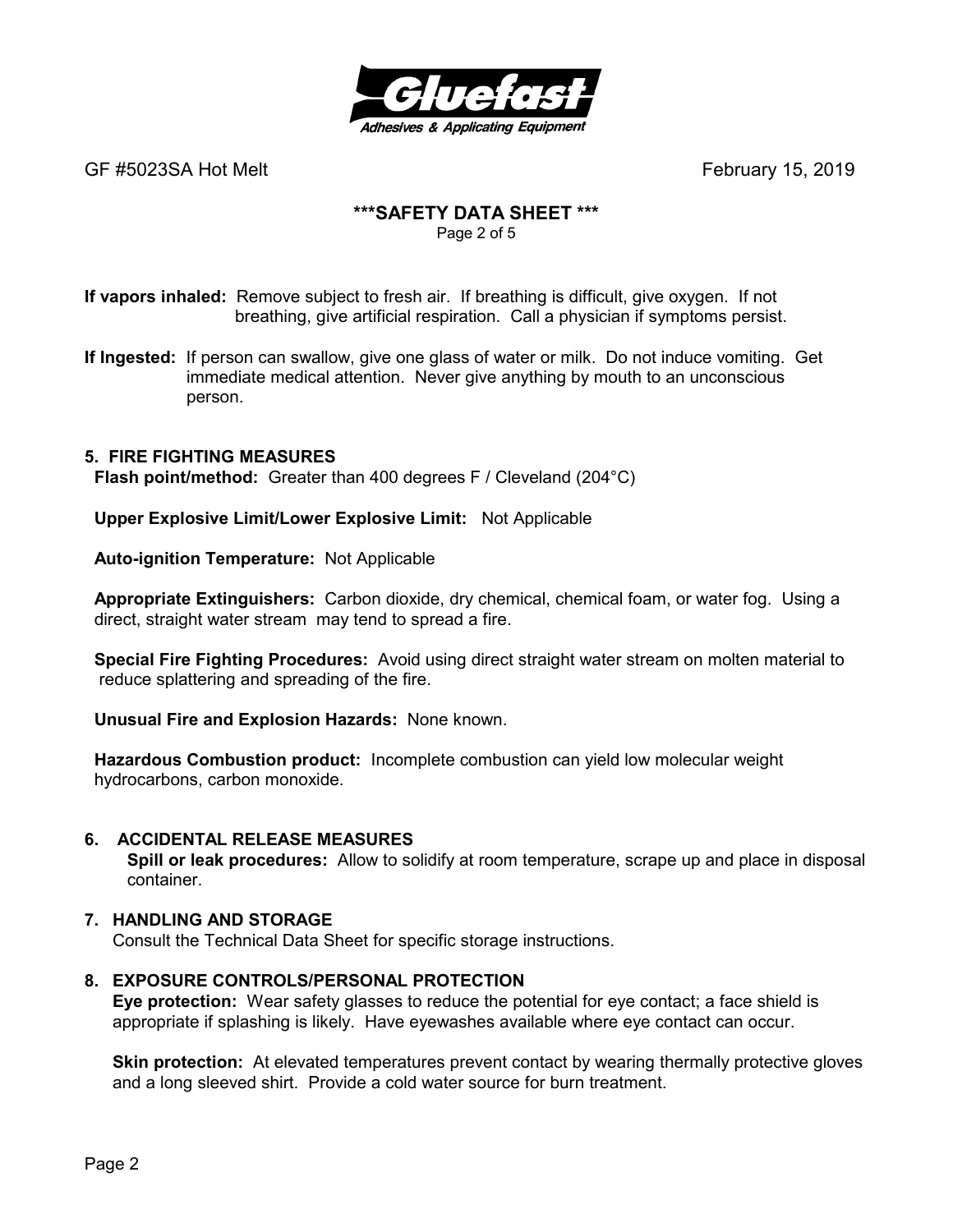

## **\*\*\*SAFETY DATA SHEET \*\*\***  Page 3 of 5

**Respiratory Protection:** Not normally required.Use NIOSH/MSHA approved respirator if conditions warrant.

**Ventilation:** Hot melts should be used with good ventilation. At the application temperature use of local exhaust over the pre-melting reservoir is encouraged.

## **9. PHYSICAL AND CHEMICAL PROPERTIES**

| <u>FILLOIGHL AND GHLINIGHL FINDELINILLO</u> |                                                                                                                                                                                                                                                                     |
|---------------------------------------------|---------------------------------------------------------------------------------------------------------------------------------------------------------------------------------------------------------------------------------------------------------------------|
| <b>Physical state:</b>                      | Solid (as supplied)                                                                                                                                                                                                                                                 |
| Color:                                      | White                                                                                                                                                                                                                                                               |
| Odor:                                       | Slight Odor                                                                                                                                                                                                                                                         |
| <b>Specific gravity:</b>                    | Not established                                                                                                                                                                                                                                                     |
| % Solids by Weight                          | $100\%$                                                                                                                                                                                                                                                             |
| pH:                                         | Not applicable (as supplied)                                                                                                                                                                                                                                        |
| <b>Boiling Range:</b>                       | Not applicable (as supplied)                                                                                                                                                                                                                                        |
| <b>Melting Point:</b>                       | 185-190°F                                                                                                                                                                                                                                                           |
| <b>Vapor Pressure:</b>                      | Not established                                                                                                                                                                                                                                                     |
| Vapor density:                              | Not applicable                                                                                                                                                                                                                                                      |
| <b>Evaporation rate:</b>                    | Not applicable                                                                                                                                                                                                                                                      |
| <b>Water/Oil Partition coefficient</b>      | Not established                                                                                                                                                                                                                                                     |
| <b>VOC content:</b>                         | No levels of volatile organic compound emissions are<br>expected at ambient temperature and pressure. Low<br>molecular weight hydrocarbons may be emitted at<br>application temperature. Emissions data is best<br>developed by monitoring actual plant conditions. |
| <b>10. STABILITY AND REACTIVITY DATA</b>    |                                                                                                                                                                                                                                                                     |
| Stability:                                  | Stable                                                                                                                                                                                                                                                              |
| Incompatibility                             | Not established                                                                                                                                                                                                                                                     |
| <b>Hazardous Decomposition:</b>             | Not established                                                                                                                                                                                                                                                     |
| <b>Hazardous Polymerization:</b>            | Will not occur.                                                                                                                                                                                                                                                     |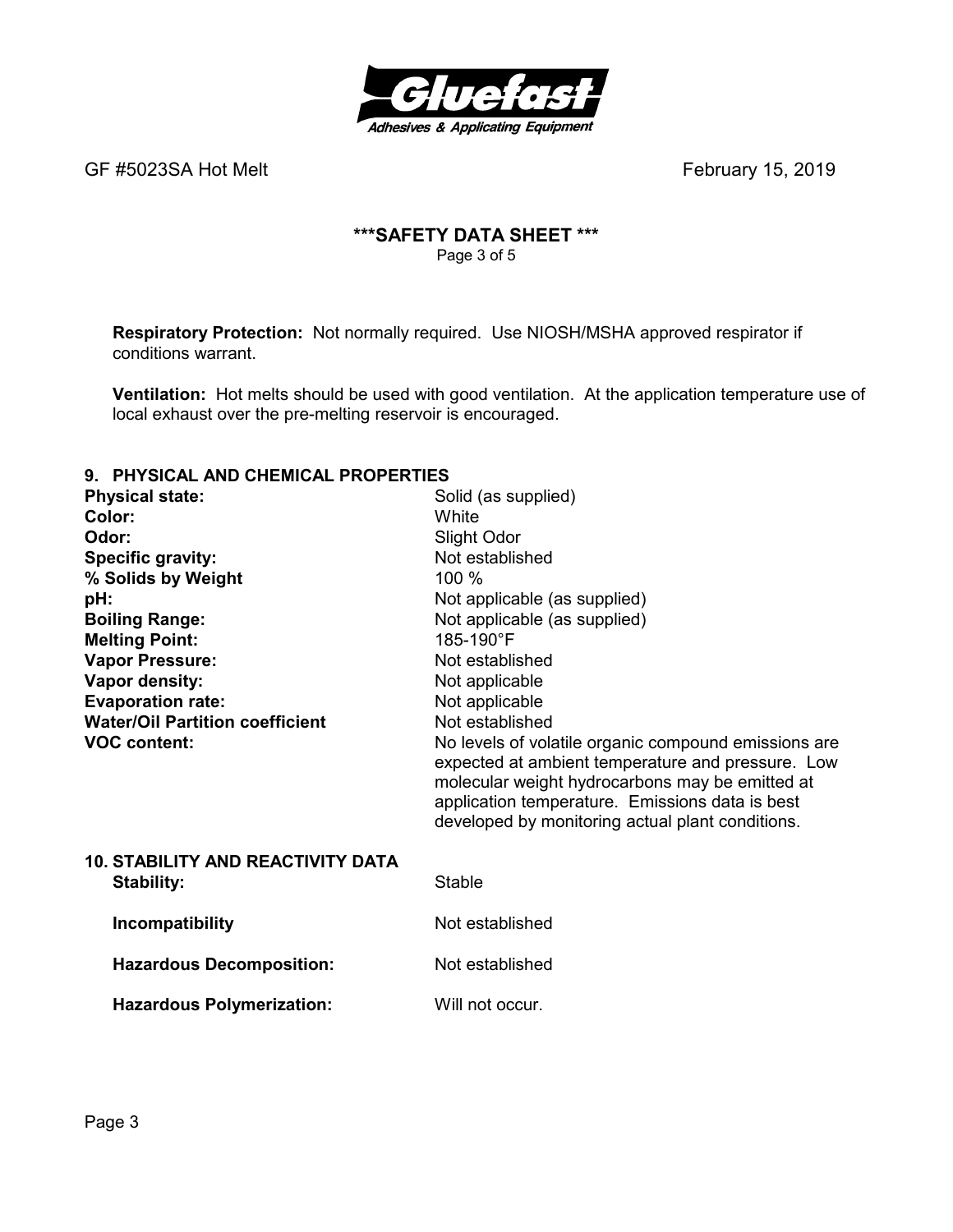

GF #5023SA Hot Melt **GF #5023SA Hot Melt February 15, 2019** 

## **\*\*\*SAFETY DATA SHEET \*\*\***  Page 4 of 5

## **11. TOXICOLOGICAL INFORMATION**  No data available

#### **12. ECOLOGICAL INFORMATION** No data available

## **13. DISPOSAL CONSIDERATIONS**

**To the best of our knowledge, this product does not meet the definition of hazardous waste under the U.S. EPA Hazardous Waste Regulation 40 CFR 261. Dispose of in an approved landfill. Consult your state, local or provincial authorities and your local waste vendor for more restrictive requirements.** 

## **14. TRANSPORT INFORMATION**

UNITED STATES DEPARTMENT OF TRANSPORTATION (DOT)

Dot Proper Shipping Name: NOT REGULATED

 It is our opinion that the information provided here may be used to transport this product in compliance with Canadian Transportation of Dangerous Goods.